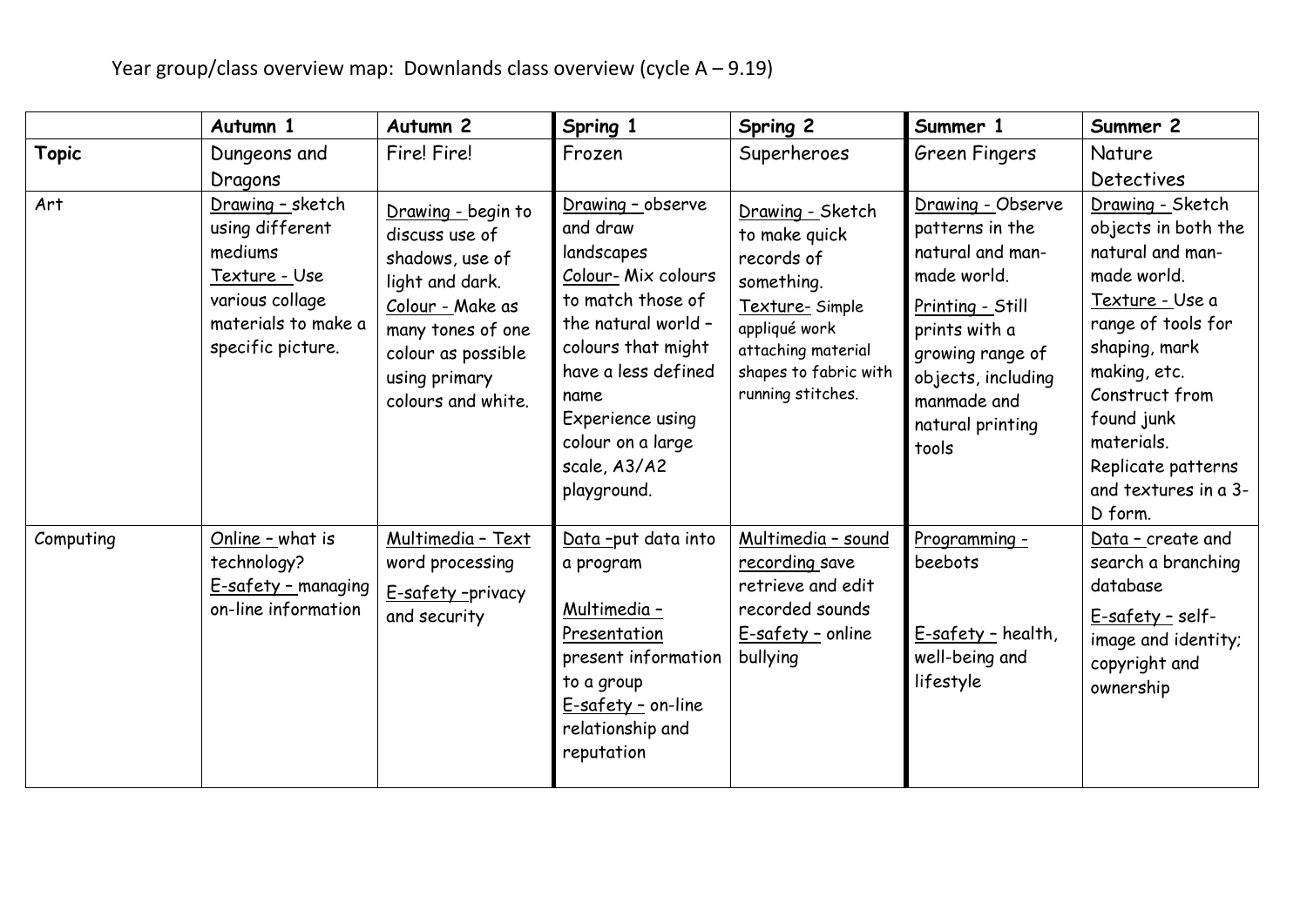| <b>DT</b>                         | Mechanisms - Make<br>a model with wheels<br>and axels<br>Make a shield to<br>develop joining<br>techniques |                                                                                           |                                                                                                                   | Textiles - make a<br>cape, joining<br>fabrics with a<br>running stitch          |                                                                                         | Cooking and<br>Nutrition - cut,<br>peel and grate<br>produce grown in<br>garden last half<br>term       |
|-----------------------------------|------------------------------------------------------------------------------------------------------------|-------------------------------------------------------------------------------------------|-------------------------------------------------------------------------------------------------------------------|---------------------------------------------------------------------------------|-----------------------------------------------------------------------------------------|---------------------------------------------------------------------------------------------------------|
| English (specific<br>genre/texts) | Traditional and<br>fairy stories - Jack<br>and the Beanstalk;<br>Labels and captions<br>- history link     | Fantasy stories -<br>Tell me a Dragon;<br>Dragon Post; The<br>Snow Dragon;<br>Dragon Stew | Texts with<br>language play Mr<br>Penguin; Penguin;<br>The lonely Penguin                                         | Instructions - D.T<br>link; Fantasy<br>stories - Traction<br>Man; Nat Fantastic | Stories with<br>familiar settings - -<br>Kate and the<br>Sunflowers; Eddie's<br>Garden  | Instructions/recipe<br>s - D.T link; Rhymes<br>with predictable<br>patterns - A year<br>of nature poems |
| Geography                         |                                                                                                            | Human and Physical<br>Describe seasonal<br>weather changes<br>(autumn, winter)            | Geographical skills<br>and Fieldwork<br>Locational<br>Knowledge<br>Human and Physical<br>Place Knowledge          | Human and Physical<br>Describe seasonal<br>weather changes<br>(spring)          |                                                                                         | Human and Physical<br>Describe seasonal<br>weather changes<br>(summer)                                  |
| History                           | Significant<br>historical places -<br>castles                                                              | Significant<br>historical people -<br>Guy fawkes                                          |                                                                                                                   |                                                                                 |                                                                                         |                                                                                                         |
| Music                             | Performing / Singing - singing songs,<br>speaking chants and rhymes                                        |                                                                                           | Performing / Playing - play tuned and un-<br>tuned instruments; show awareness of<br>the audience when performing |                                                                                 | Improvising and Experimenting-<br>experiment with, create, select and<br>combine sounds |                                                                                                         |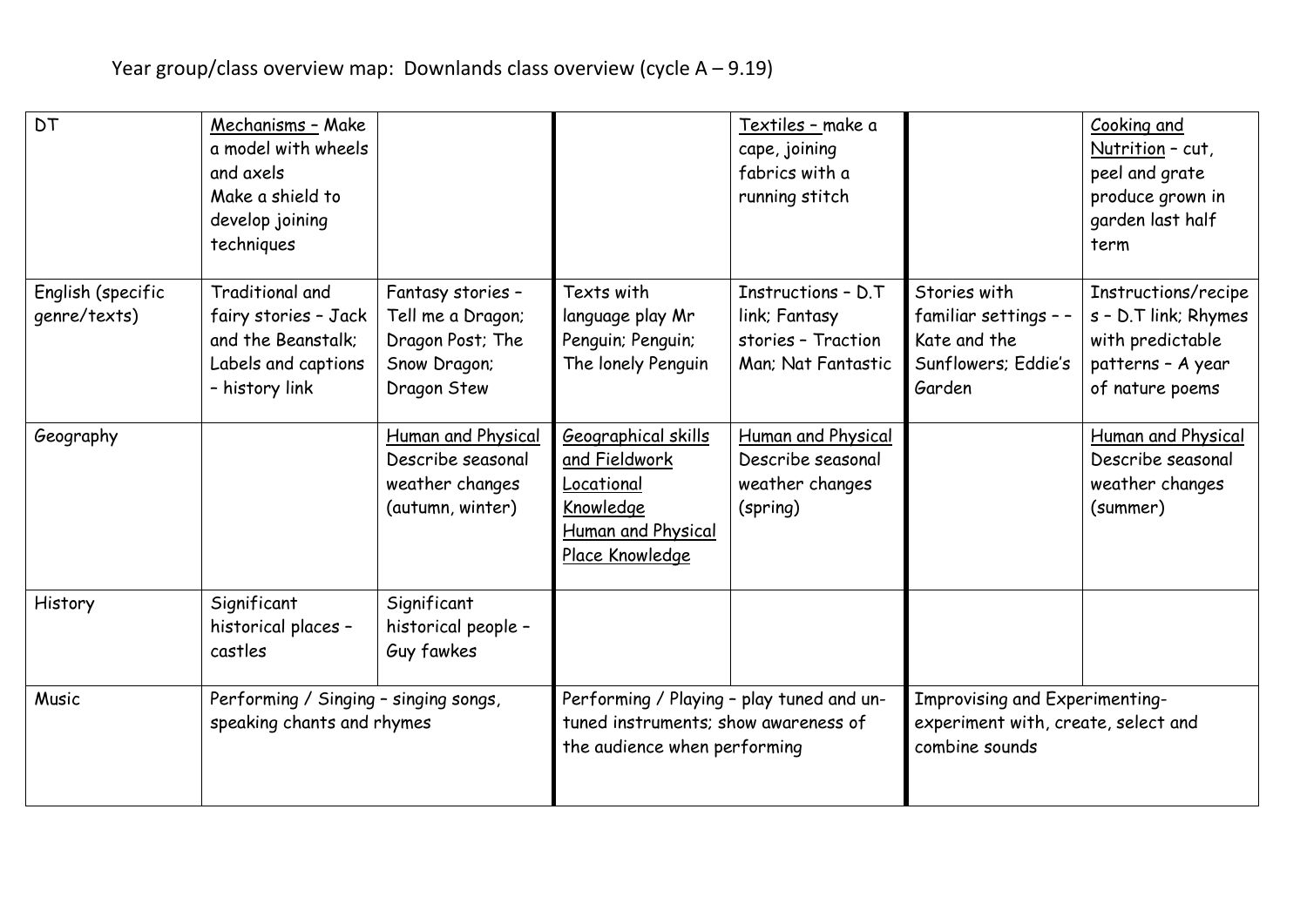| PE             | Multi-Skills                                                                            | Multi-Skills                                                                                                   | Multi-Skills                                                                                                                                                                        | Multi-Skills                                                                                                     | Multi-Skills               | Multi-Skills                                                                                                                                                                                |
|----------------|-----------------------------------------------------------------------------------------|----------------------------------------------------------------------------------------------------------------|-------------------------------------------------------------------------------------------------------------------------------------------------------------------------------------|------------------------------------------------------------------------------------------------------------------|----------------------------|---------------------------------------------------------------------------------------------------------------------------------------------------------------------------------------------|
|                | Fundamental                                                                             | Sending and                                                                                                    | Sending and                                                                                                                                                                         | Modified invasion                                                                                                | <b>Athletic Activities</b> | Strike, field and                                                                                                                                                                           |
|                | Movement Skills &                                                                       | Receiving - Links to                                                                                           | receiving                                                                                                                                                                           | games                                                                                                            | - Fundamental              | receive                                                                                                                                                                                     |
|                | teamwork                                                                                | basketball                                                                                                     |                                                                                                                                                                                     | Dance                                                                                                            | Movement Skills            | Multi-Skills                                                                                                                                                                                |
|                | Gymnastics<br>I can use contrast in my<br>sequences.<br>My movements are<br>controlled. | Dance<br>I can change rhythm,<br>speed, level and direction.<br>I can dance with control and<br>co-ordination. | Gymnastics<br>I can think of more than one<br>way to create a sequence<br>which follows a set of<br>'rules'.<br>I can work on my own and<br>with a partner to create a<br>sequence. | I can make a sequence by<br>linking sections together.<br>I can link some movement<br>to show a mood or feeling. | OAA                        | Athletic Activities                                                                                                                                                                         |
|                |                                                                                         |                                                                                                                |                                                                                                                                                                                     |                                                                                                                  | Compass directions         | - Fundamental                                                                                                                                                                               |
|                |                                                                                         |                                                                                                                |                                                                                                                                                                                     |                                                                                                                  |                            | Movement Skills<br>I can stay in a 'zone' during<br>a game.<br>I can decide where the best<br>place to be is during a<br>game.<br>I can use one tactic in a<br>game.<br>I can follow rules. |
| PSE (incl SRE) | Relationships                                                                           | Relationships                                                                                                  | Living in the wider                                                                                                                                                                 | Living in the wider                                                                                              | Health and                 | Health and                                                                                                                                                                                  |
|                |                                                                                         |                                                                                                                | world                                                                                                                                                                               | world                                                                                                            | wellbeing                  | wellbeing                                                                                                                                                                                   |
|                |                                                                                         |                                                                                                                |                                                                                                                                                                                     |                                                                                                                  | How did I get              |                                                                                                                                                                                             |
|                |                                                                                         |                                                                                                                |                                                                                                                                                                                     |                                                                                                                  | here? (SRE)                |                                                                                                                                                                                             |
|                |                                                                                         |                                                                                                                |                                                                                                                                                                                     |                                                                                                                  |                            |                                                                                                                                                                                             |
| <b>RE</b>      | GOD: What do                                                                            | <b>INCARNATION:</b>                                                                                            | Why is the Torah                                                                                                                                                                    | <b>GOSPEL:</b>                                                                                                   | <b>CREATION:</b>           | Why is learning to                                                                                                                                                                          |
|                | Christians believe<br>God is like?                                                      | Why does<br>Christmas matter<br>to Christians?                                                                 | such a joy for<br>Jewish people?                                                                                                                                                    | What is the good<br>news that Jesus<br>brings?                                                                   | Who made the<br>world?     | do good deeds so<br>important to<br>Jewish people?                                                                                                                                          |